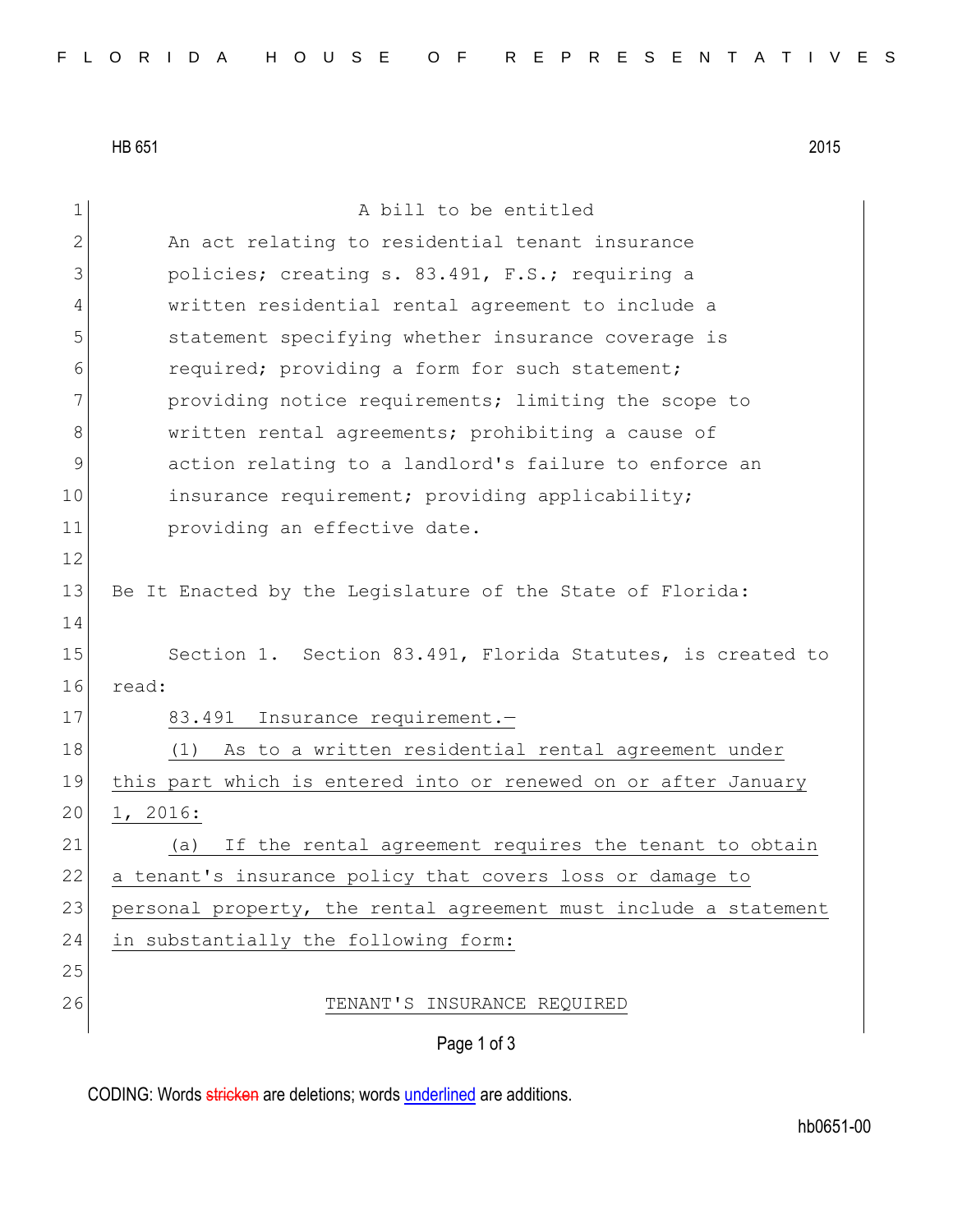HB 651 2015

| 27 |                                                                  |
|----|------------------------------------------------------------------|
| 28 | A landlord is generally not liable for loss or damage to your    |
| 29 | personal property. This rental agreement requires you to         |
| 30 | purchase and maintain a tenant's insurance policy that covers    |
| 31 | loss or damage to your personal property from a company of your  |
| 32 | choice.                                                          |
| 33 |                                                                  |
| 34 | If the rental agreement does not require the tenant to<br>(b)    |
| 35 | obtain a tenant's insurance policy that covers loss or damage to |
| 36 | personal property, the rental agreement must include a statement |
| 37 | in substantially the following form:                             |
| 38 |                                                                  |
| 39 | LANDLORD LIABILITY; TENANT'S INSURANCE                           |
| 40 |                                                                  |
| 41 | A landlord is generally not liable for loss or damage to your    |
| 42 | personal property. This rental agreement does not require you to |
| 43 | purchase or maintain a tenant's insurance policy. However, you   |
| 44 | should consider purchasing a tenant's insurance policy that      |
| 45 | covers loss or damage to your personal property from a company   |
| 46 | of your choice.                                                  |
| 47 |                                                                  |
| 48 | The notice required by subsection (1) must be in a<br>(2)        |
| 49 | type size that is at least as large as the type size in the      |
| 50 | majority of the agreement and must be separately initialed by    |
| 51 | the tenant.                                                      |
| 52 | An unwritten agreement or an agreement that fails to<br>(3)      |
|    | Page 2 of 3                                                      |

CODING: Words stricken are deletions; words underlined are additions.